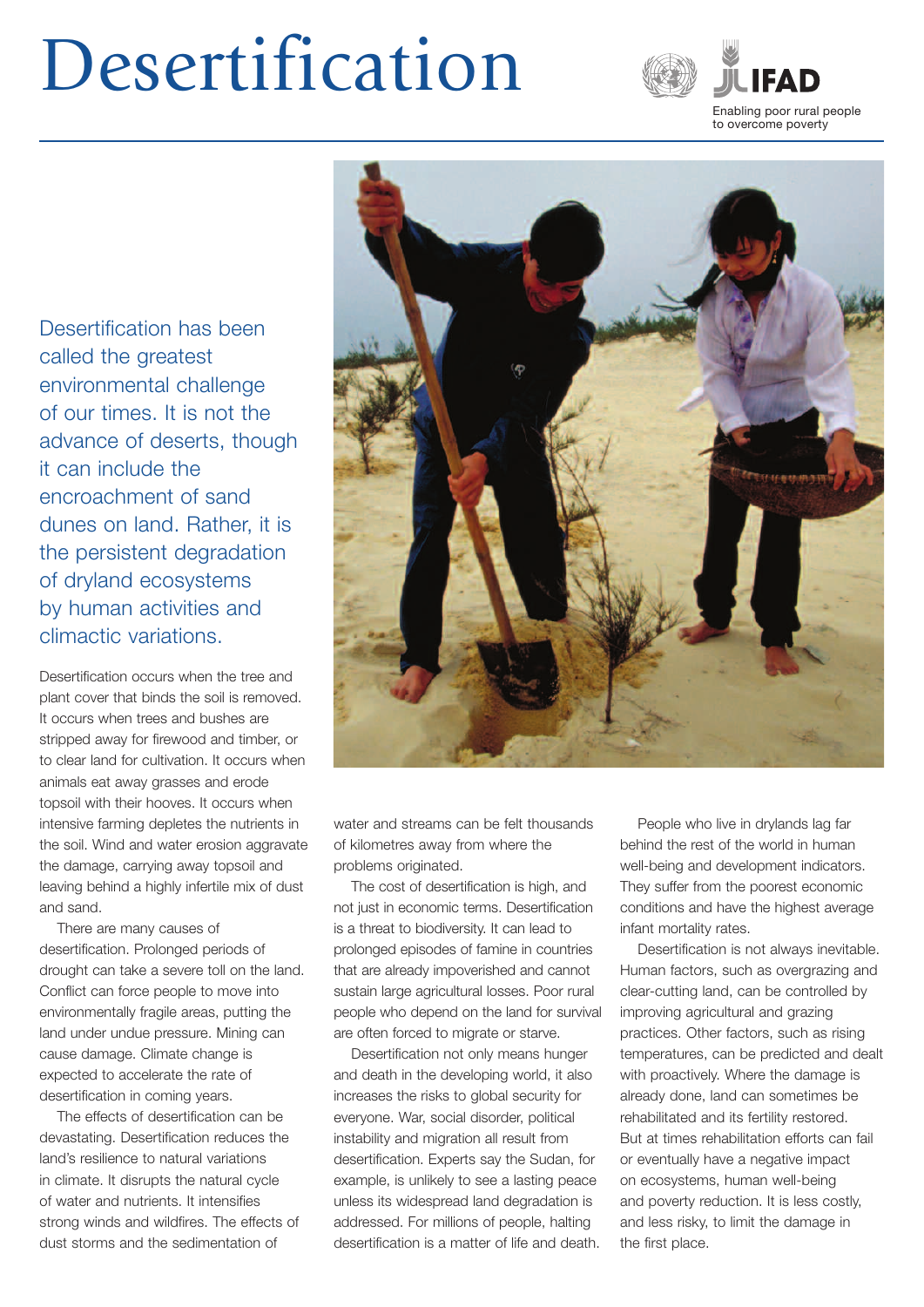

#### **FACTS**

- Land degradation is often a cause and a consequence of rural poverty. Desertification can cause poverty, and poverty can cause further desertification.
- About 2 billion people are potential victims of the effects of desertification.
- Desertification contributes to internal displacement and international migration of people. If the rate of desertification remains unchecked, 50 million people will be displaced over the next ten years.
- Forty per cent of the earth's land, or 5.2 billion hectares, is threatened by desertification.
- Every year about 12 million hectares worldwide are lost to land degradation, and the rate is increasing.
- Ninety per cent of dryland populations live in developing countries.
- By 2025 more than 2.8 billion people in 48 countries are expected to face water stress or scarcity.
- **Exery year desertification** contributes to an estimated US\$42 billion in lost incomes.

Sources: United Nations Convention to Combat Desertification, United Nations Environment Programme, United Nations University, Millennium Ecosystem Assessment

### IFAD's commitment to combating desertification

At IFAD we are confronted every day by the human cost of desertification. We work with subsistence farmers, nomadic herders, day labourers and others whose survival depends upon fragile lands. Through our work over the past 30 years, it has become clear that to eliminate rural poverty we must also address the issue of how land and natural resources are managed.

IFAD's very existence has its roots in the fight against desertification. The decision to create IFAD was taken in 1974 in the wake of the great droughts and famines that had struck Africa in the previous six years.

Combating desertification is central to IFAD's work. It is reflected in our investment programmes, grants and policy initiatives. Between 1999 and 2005 IFAD committed about US\$2 billion to programmes and projects related to the objectives of the United Nations Convention to Combat Desertification (UNCCD) and arranged nearly US\$2 billion in cofinancing.

Our commitment to investing in areas prone to land degradation predates the establishment of the UNCCD. In response to severe droughts in Africa in 1986, IFAD launched the Special Programme for Sub-Saharan African Countries Affected by Drought and Desertification. In the ten years that followed, 47 programmes and projects worth more than USD\$750 million were initiated in 24 countries.

At the end of 1995 the programme was absorbed into IFAD's regular work. At the same time, IFAD began a process of evaluating its experience in sub-Saharan Africa. Those early lessons have helped strengthen our ongoing response to the challenges of poverty eradication and sustainable land management around the world.

Women are often at the front line of fighting desertification or managing land degradation because very often, in many parts of the world, women are the farmers. They are also often the ones who are responsible for getting fuel and water and for tending the fields. As a result, IFAD pays particular attention to the role of women in dryland management.

Today approximately 70 per cent of IFAD-supported programmes and projects are in ecologically fragile environments that are prone to severe environmental degradation. All of our programmes and projects are screened for potential adverse and positive effects on the environment, natural resources and local populations.

IFAD works with a number of partners to fight desertification. These include the Global Mechanism (GM), a subsidiary of the UNCCD, which helps countries find resources to combat desertification. The GM has been hosted at IFAD since 1997, in recognition of IFAD's role in rural development, agriculture and sustainable land management.

Similarly, IFAD hosts the secretariat of the International Land Coalition, a global alliance of organizations dedicated to working with poor rural people to increase their secure access to natural resources, particularly land.

IFAD is an executing agency of the Global Environment Facility (GEF), an independent financial organization established in 1991 to provide grants to developing countries for projects that have global environmental benefit and contribute to sustainable livelihoods. This relationship strengthens IFAD's ability to link projects addressing land degradation to poverty reduction.

#### "Dealing effectively with desertification will lead to a reduction in global poverty."

*Ecosystems and Human Well-Being*, a report of the Millennium Ecosystem Assessment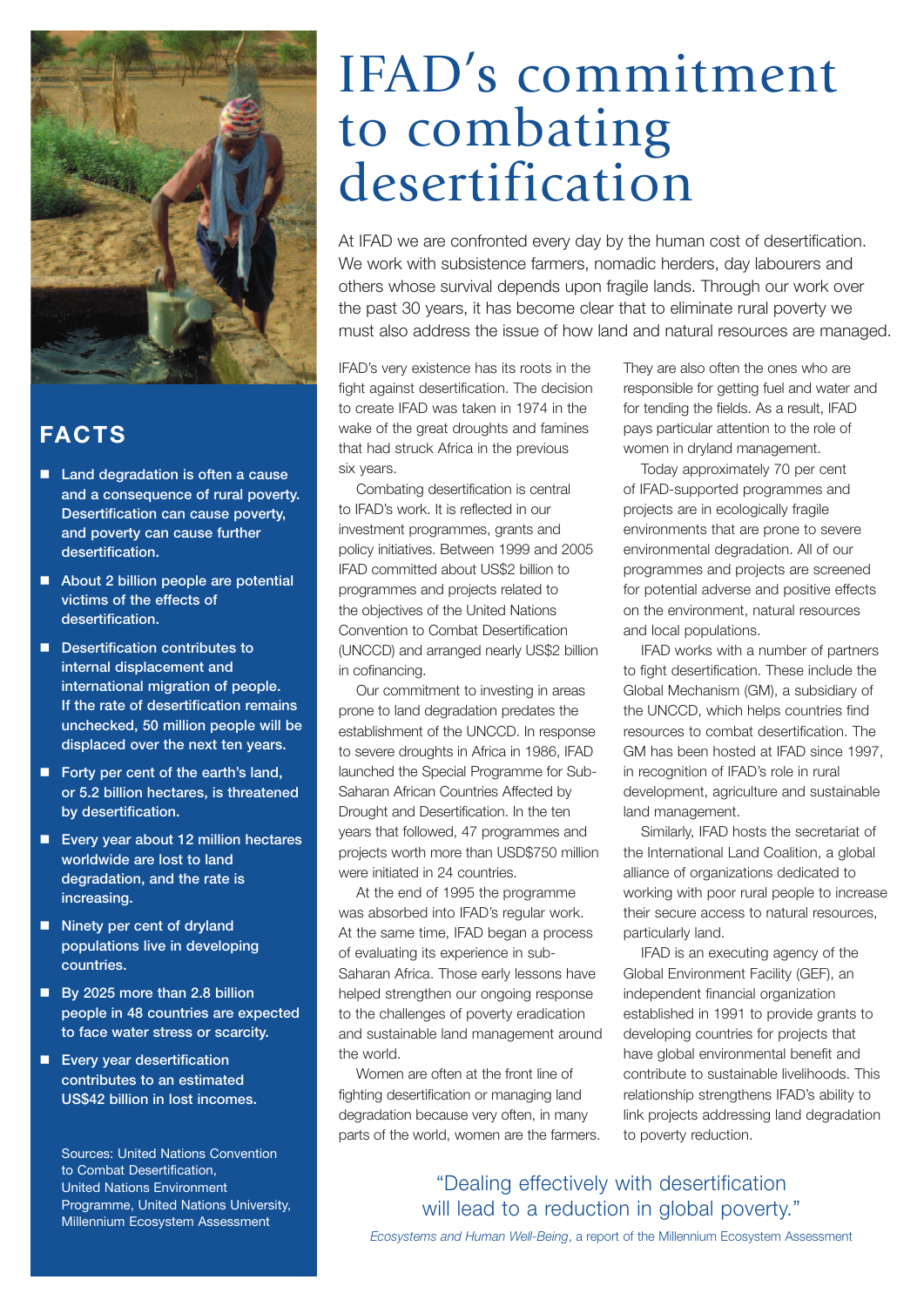



#### Fruit trees grow in former wasteland

In the south of Jordan, where global warming has exacerbated water scarcity, IFAD-supported soil and water conservation activities have had impressive results.

"Before the project, this land was waste – barren and full of stones and thorny shrubs, nothing else," says Maliha Maita, who owns 25 *dunums* of land (about 2.5 hectares) in Raba village near Karak.

The project helped poor farmers like Maliha build stone walls and terraces to stop erosion and water run-off. They built more than 1,000 cisterns to collect winter rainfall to irrigate their farms during the drier seasons. These cisterns use gravity to drive water through the farm irrigation systems instead of using fuel-powered water pumps.

The project's engineers planned where Maliha should build stone terraces and where the water cisterns should be excavated. Maliha received credit to dig three cisterns, and additional small loans for planting trees. Now she is able to collect rainwater for her farm in the water cisterns. Precious topsoil and water remain trapped in the strategically built terraces. Her land has become more fertile, and she has been able to plant olive and pistachio trees, grapes and barley.

As a result of the project, household incomes for the 4,500 farming families (about 42,300 people) involved have risen by 12 per cent and family nutrition has improved. The second phase, which began in 2005, is directly helping some 22,300 households. It promotes water harvesting techniques, including *wadi* bank protection (stone barriers), instead of relying on groundwater for irrigation. It also finances the construction of off-farm water storage facilities. It has helped establish associations of water users and supports research on using treated domestic wastewater to irrigate trees. Initiatives such as this have helped Jordan diversify its agriculture and increase the replenishment of groundwater.

#### Voices from the desert: living with desertification

Diramo lives in the village of Siminto in Ethiopia. She grew up as a herder, but now the abundant grasslands that fed the cattle are gone and the people are no longer able to migrate in search of pasture.<br> **Desertification** is land

"During my childhood, the grass was the height of a person," Diramo says. "Now, the shortage of water and grass has led to the emaciation of cattle; we have nowhere to go. Our life is tied to our cattle. When the cattle are fat, we get fat; when they are emaciated, we too lose weight."

Chuqulisa from Ethiopia is divorced and supports her six children by selling firewood. "It is during acute droughts that we enter into conflict with other clans," she says. "It is during this time that the Boran wander with their animals in search

of pasture and water. A group called the Digodi moves around with the same purpose… The two groups clash, [both] claiming the land is theirs. The conflict is so serious and it claims many lives."

These powerful stories are part of *The Desert Voices* project by Panos London that was funded by an IFAD grant to mark the International Year of Deserts and Desertification in 2006. More stories can be found on the Panos website: http://www.panos.org.uk/global/ desertvoices.asp

degradation in arid, semi-arid and dry subhumid lands.

Land degradation is persistent reduction of biological and economic productivity.